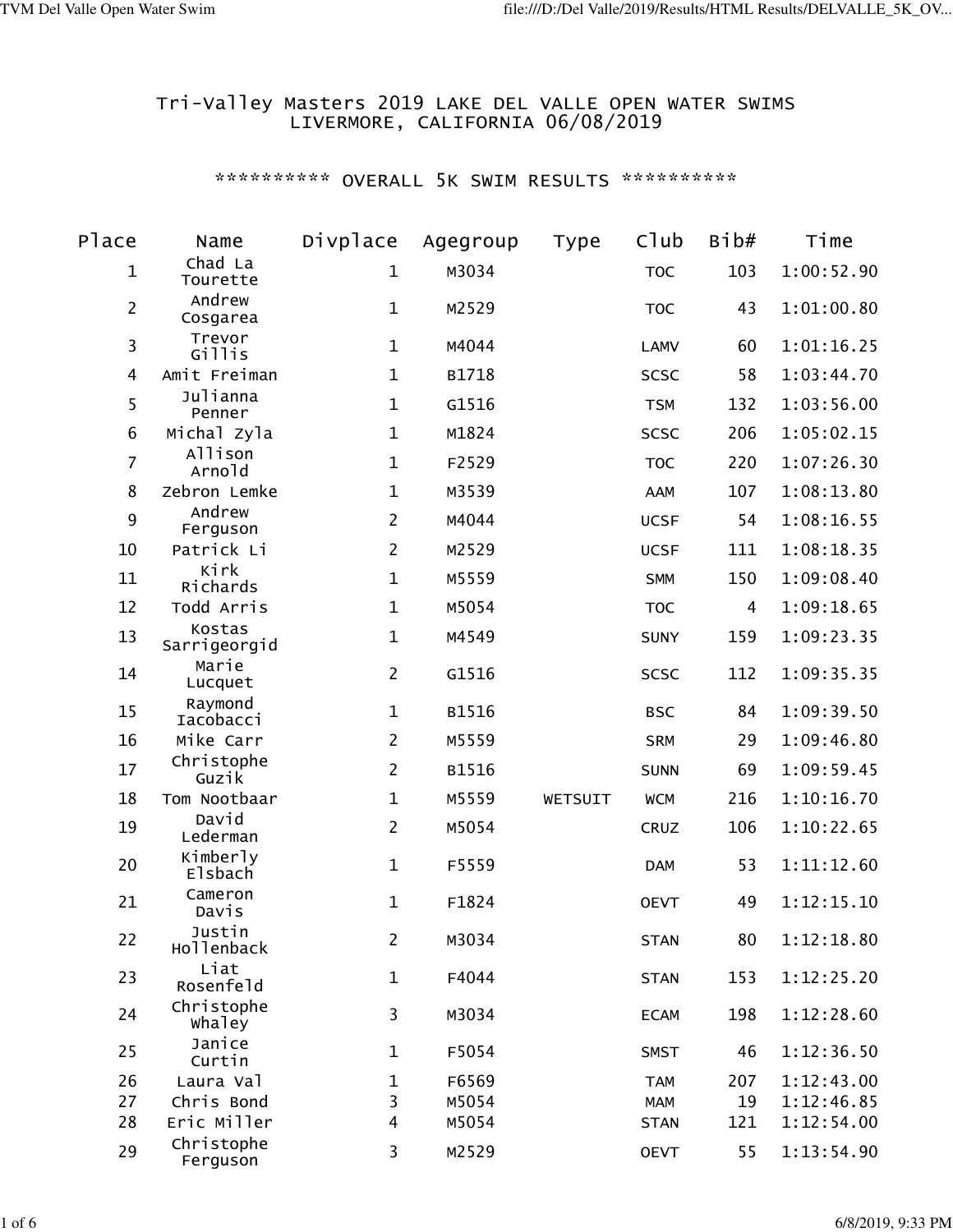| 30 | Kate Dwelley       | $\mathbf 1$    | F3034 | CRUZ        | 51  | 1:14:16.50 |
|----|--------------------|----------------|-------|-------------|-----|------------|
| 31 | David<br>Spitzler  | 3              | M5559 | <b>UCSF</b> | 176 | 1:14:22.90 |
| 32 | John<br>Piirainen  | 4              | M3034 | <b>TOC</b>  | 219 | 1:14:41.80 |
| 33 | Joel Wilson        | $\mathbf{1}$   | M7074 | CRUZ        | 203 | 1:14:44.50 |
| 34 | Greg Prince        | $\overline{2}$ | M4549 | UCO3        | 138 | 1:15:14.10 |
| 35 | Lisa Ward          | $\overline{2}$ | F5559 | <b>WCM</b>  | 193 | 1:15:17.90 |
| 36 | Stephanie<br>Couch | 3              | F5559 | <b>MELO</b> | 44  | 1:15:28.15 |
| 37 | Kenneth Kohn       | 3              | B1516 | <b>BSC</b>  | 94  | 1:15:35.20 |
| 38 | Chad Washam        | $\mathbf{1}$   | G1718 | UNAT-       | 194 | 1:15:35.50 |
| 39 | Sage<br>Huddleston | $\mathbf{1}$   | G1314 | <b>BSC</b>  | 82  | 1:15:37.75 |
| 40 | Lu Wen<br>Chuang   | $\mathbf{1}$   | G1112 | <b>BSC</b>  | 36  | 1:15:40.05 |
| 41 | Ryan Musich        | $\mathbf 1$    | B1314 | <b>BSC</b>  | 126 | 1:15:46.85 |
| 42 | Anna<br>Grinberg   | 3              | G1516 | <b>BSC</b>  | 64  | 1:15:47.40 |
| 43 | Jonathan<br>Chow   | $\overline{2}$ | M1824 | <b>UCSF</b> | 35  | 1:15:54.30 |
| 44 | Anette Skoda       | $\overline{2}$ | F2529 | <b>LAMV</b> | 171 | 1:15:59.80 |
| 45 | Craig<br>Robinson  | 3              | M4044 | GOOG        | 217 | 1:16:17.75 |
| 46 | Ernest Leong       | 4              | B1516 | <b>LAMV</b> | 108 | 1:16:30.00 |
| 47 | Tai Nguyen         | 5              | B1516 | <b>LAMV</b> | 127 | 1:16:58.70 |
| 48 | Danila<br>Gorkov   | 6              | B1516 | <b>LAMV</b> | 63  | 1:16:58.75 |
| 49 | Jon Boone          | 4              | M5559 | <b>WCM</b>  | 21  | 1:16:59.35 |
| 50 | Andrew Wong        | 5              | M5054 | <b>TVM</b>  | 205 | 1:17:04.30 |
| 51 | Burke Sims         | $\overline{4}$ | M2529 | <b>TOC</b>  | 170 | 1:17:47.20 |
| 52 | Claire<br>Kuziemko | $\overline{2}$ | G1314 | <b>BSC</b>  | 102 | 1:17:51.25 |

15:59:34 06/08/2019 Timing and Results by Big Sky Endurance Sports bigskyendurancesports.com

## Tri-Valley Masters 2019 LAKE DEL VALLE OPEN WATER SWIMS LIVERMORE, CALIFORNIA 06/08/2019

\*\*\*\*\*\*\*\*\*\*\* OVERALL 5K SWIM RESULTS \*\*\*\*\*\*\*\*\*\*\*

| Place | Name                | Divplace | Agegroup | Type    | C1ub        | Bib# | Time       |
|-------|---------------------|----------|----------|---------|-------------|------|------------|
| 53    | David Law           | 5        | M3034    |         | <b>MAM</b>  | 105  | 1:19:33.95 |
| 54    | Natalia<br>Jensen   |          | F3034    |         | <b>LAMV</b> | 88   | 1:19:37.15 |
| 55    | Sarah<br>Piampiano  | 1        | F3539    | WETSUIT | <b>TOC</b>  | 136  | 1:19:42.75 |
| 56    | Jayne Riley         | 4        | F5559    |         | <b>SRVM</b> | 151  | 1:19:48.05 |
| 57    | Jovel<br>Queirolo   | 1        | F2529    | WETSUIT | <b>TEME</b> | 143  | 1:19:50.10 |
| 58    | Brad<br>Gothberg    | 2        | M5559    | WETSUIT | <b>WCM</b>  | 215  | 1:19:51.35 |
| 59    | Nathaniel<br>Haynes |          | M3539    |         | <b>TSUN</b> | 72   | 1:20:09.70 |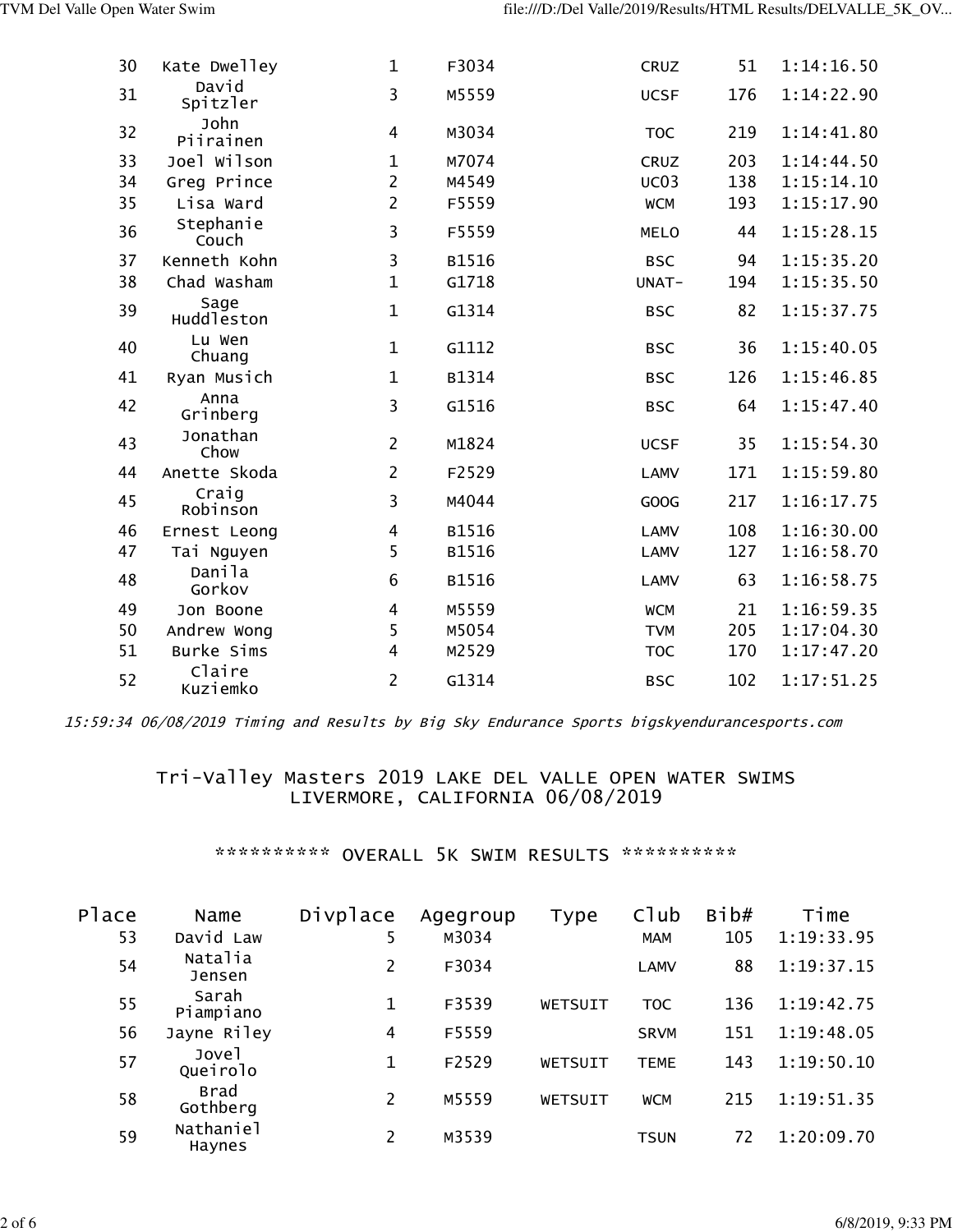| 60 | Jamie Kulla           | 6              | M5054 |         | <b>STAN</b> | 100         | 1:20:16.20 |
|----|-----------------------|----------------|-------|---------|-------------|-------------|------------|
| 61 | Hayden<br>Cutler      | 3              | G1314 |         | <b>BSC</b>  | 47          | 1:20:36.00 |
| 62 | Carly<br>Hyland       | 3              | F2529 |         | <b>OEVT</b> | 83          | 1:21:19.55 |
| 63 | Beccah<br>Rothschild  | $\mathbf{1}$   | F4549 |         | <b>MAM</b>  | 155         | 1:21:31.35 |
| 64 | John Jeha             | $\mathbf{1}$   | M6064 |         | <b>SERC</b> | 210         | 1:21:54.90 |
| 65 | Vincent<br>Accurso    | 3              | M3539 |         | <b>TOC</b>  | $\mathbf 1$ | 1:22:10.25 |
| 66 | Maximilian<br>Chuang  | $\overline{2}$ | B1314 |         | <b>LAMV</b> | 37          | 1:22:26.85 |
| 67 | Thuytien<br>Nguyen    | 4              | G1314 |         | <b>LAMV</b> | 128         | 1:22:33.45 |
| 68 | Andrew<br>Jessop      | 4              | M3539 |         | <b>SRVM</b> | 212         | 1:22:36.80 |
| 69 | Erin Maehr            | $\mathbf{1}$   | F3539 |         | <b>TEME</b> | 114         | 1:22:40.95 |
| 70 | Michelle<br>Rowe      | $\overline{2}$ | F4044 |         | <b>TVM</b>  | 156         | 1:22:54.35 |
| 71 | Cole White            | 5              | M2529 |         | <b>OEVT</b> | 199         | 1:23:20.00 |
| 72 | Mark White            | 5              | M5559 |         | <b>TSUN</b> | 200         | 1:23:47.45 |
| 73 | Sydni<br>Resnick      | $\overline{2}$ | F1824 |         | <b>OEVT</b> | 148         | 1:24:00.60 |
| 74 | Maksim<br>Kosminskii  | 3              | M1824 |         | <b>LAMV</b> | 97          | 1:24:12.10 |
| 75 | James Lamb            | 6              | M2529 |         | CRUZ        | 213         | 1:24:33.20 |
| 76 | David<br>Carter       | $\mathbf 1$    | M6569 |         | <b>SERC</b> | 31          | 1:24:38.85 |
| 77 | Lea Bonke             | 4              | G1516 |         | <b>SUNN</b> | 20          | 1:24:50.40 |
| 78 | Vicki Shu             | $\overline{2}$ | F5054 |         | <b>MEMO</b> | 168         | 1:24:52.15 |
| 79 | Alex<br>Solomon       | 6              | M3034 |         | <b>TSUN</b> | 173         | 1:25:09.95 |
| 80 | Anabelle<br>Schroeder | 5              | G1314 |         | <b>LAMV</b> | 163         | 1:25:11.75 |
| 81 | Michael<br>Murphy     | $\overline{7}$ | M5054 |         | <b>UC38</b> | 125         | 1:25:13.80 |
| 82 | Bjorn<br>Samson       | 4              | M4044 |         | <b>UC38</b> | 158         | 1:25:15.70 |
| 83 | Christina<br>Bechtel  | 4              | F2529 |         | <b>TOC</b>  | 13          | 1:25:27.30 |
| 84 | John (nate<br>Mahoney | 5              | M4044 |         | <b>TSUN</b> | 115         | 1:27:53.25 |
| 85 | Dawson Ray            | $\mathbf 1$    | M2529 | WETSUIT | <b>OEVT</b> | 145         | 1:27:58.75 |
| 86 | Jill Wilson           | $\mathbf{1}$   | F5559 | WETSUIT | <b>BC</b>   | 202         | 1:27:59.20 |
| 87 | Seeyuen<br>Chuang     | 3              | M4549 |         | <b>SMM</b>  | 38          | 1:28:01.90 |
| 88 | Elizabeth<br>Kooy     | $\overline{2}$ | F4549 |         | <b>MVM</b>  | 95          | 1:28:25.65 |
| 89 | David<br>Stewart      | $\overline{2}$ | M6064 |         | <b>VACA</b> | 177         | 1:29:05.45 |
| 90 | Claire<br>Lavery      | $\mathbf{1}$   | F6064 |         | <b>ECAM</b> | 104         | 1:29:08.00 |
| 91 | Kylie Baker           | $\overline{2}$ | F3539 |         | <b>OEVT</b> | 9           | 1:30:02.55 |
| 92 | Phyllis<br>Quinn      | $\overline{2}$ | F6064 |         | <b>TOC</b>  | 144         | 1:30:10.40 |
| 93 | Sarah<br>Groskopf     | 3              | F3539 |         | <b>TVM</b>  | 66          | 1:30:41.30 |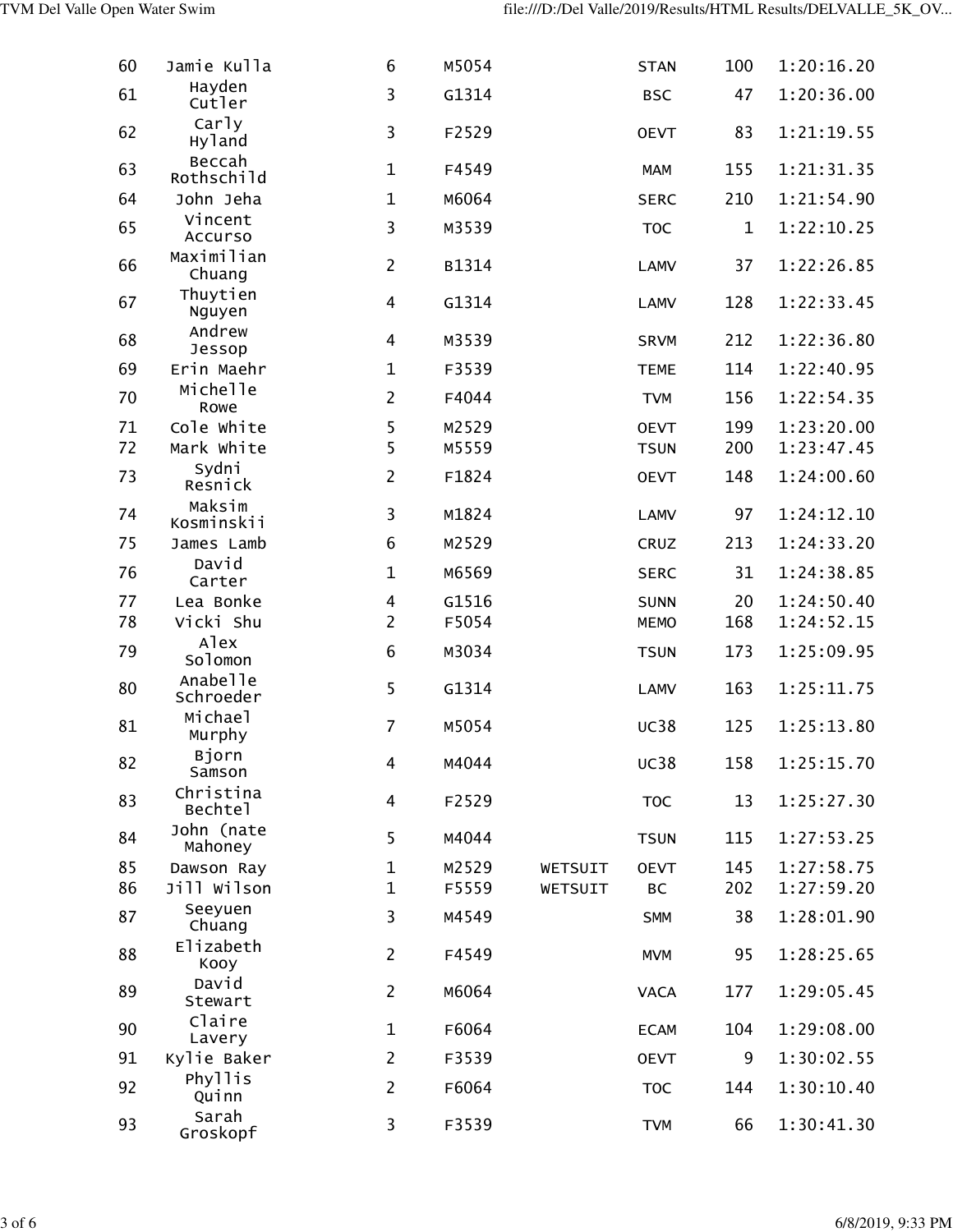| 94  | Larry<br>Southern             | 4 | M4549 | <b>UC38</b> | 175 | 1:30:44.00 |
|-----|-------------------------------|---|-------|-------------|-----|------------|
| 95  | Bob Upshaw                    | 2 | M7074 | <b>WCM</b>  | 190 | 1:31:06.20 |
| 96  | Judy<br><b>Bracken</b>        | 3 | F6064 | <b>SRVM</b> | 22  | 1:31:09.00 |
| 97  | Erik<br>Johnson               | 6 | M4044 | <b>TEME</b> | 90  | 1:32:00.50 |
| 98  | Harlan<br>Pinto               | 3 | M6064 | <b>MELO</b> | 137 | 1:32:17.70 |
| 99  | Catherine<br>Taylor           | 5 | F5559 | <b>WCM</b>  | 182 | 1:32:50.35 |
| 100 | Erin<br>Hoffman               | 4 | F3539 | <b>OEVT</b> | 78  | 1:33:01.75 |
| 101 | Samy<br>Hotimsky              | 5 | M4549 | <b>SCSC</b> | 81  | 1:33:49.25 |
| 102 | Carol Wei                     | 5 | F2529 | <b>OEVT</b> | 197 | 1:34:01.65 |
| 103 | Marisa<br>Kenda <sub>11</sub> | 3 | F3034 | <b>TEME</b> | 93  | 1:34:51.40 |
| 104 | Josh Porter                   | 6 | M4549 | <b>OEVT</b> | 211 | 1:34:59.05 |

15:59:34 06/08/2019 Timing and Results by Big Sky Endurance Sports bigskyendurancesports.com

## Tri-Valley Masters 2019 LAKE DEL VALLE OPEN WATER SWIMS LIVERMORE, CALIFORNIA 06/08/2019

\*\*\*\*\*\*\*\*\*\*\* OVERALL 5K SWIM RESULTS \*\*\*\*\*\*\*\*\*\*\*

| Place | Name                     | Divplace       | Agegroup | <b>Type</b> | C1ub        | Bib# | Time       |
|-------|--------------------------|----------------|----------|-------------|-------------|------|------------|
| 105   | Bianca N/a<br>Bernardo   | 4              | F3034    |             | <b>YAM</b>  | 15   | 1:35:08.35 |
| 106   | Randi<br>Shiromizu       | 5              | F3034    |             | <b>STAN</b> | 166  | 1:35:21.65 |
| 107   | Marcos<br>Cortez         | $\overline{7}$ | M4549    |             | LGM         | 42   | 1:35:22.00 |
| 108   | Marianne<br><b>Brems</b> | $\mathbf{1}$   | F7074    |             | <b>MELO</b> | 24   | 1:35:26.05 |
| 109   | Laurie<br>Lewis          | 6              | F5559    |             | <b>UCSF</b> | 110  | 1:36:04.00 |
| 110   | Katy Kunkle              | 6              | F3034    |             | <b>OEVT</b> | 101  | 1:36:29.70 |
| 111   | Richard<br><b>Burns</b>  | $\mathbf{1}$   | M7579    |             | <b>TAM</b>  | 209  | 1:37:20.65 |
| 112   | Jeremy<br>Davidson       | 8              | M4549    |             | <b>TSUN</b> | 48   | 1:37:34.55 |
| 113   | Patti<br>Philpott        | $\overline{3}$ | F4549    |             | <b>TCAM</b> | 135  | 1:37:49.75 |
| 114   | Vanessa<br><b>Brown</b>  | $\overline{2}$ | F3539    | WETSUIT     | <b>OEVT</b> | 26   | 1:38:08.05 |
| 115   | Linea Ross               | 3              | F5054    |             | <b>OEVT</b> | 154  | 1:38:33.20 |
| 116   | Mary-Kaye<br>Jansen      | $\mathbf{1}$   | F6064    | WETSUIT     | <b>SRVM</b> | 87   | 1:39:08.75 |
| 117   | Michael<br>Schultz       | $\overline{3}$ | M5559    | WETSUIT     | <b>OEVT</b> | 164  | 1:39:26.05 |
| 118   | George<br>Rehmet         | 8              | M5054    |             | <b>SERC</b> | 146  | 1:40:52.35 |
| 119   | Enrique<br>Ortiz         | 9              | M5054    |             | <b>OEVT</b> | 131  | 1:41:38.10 |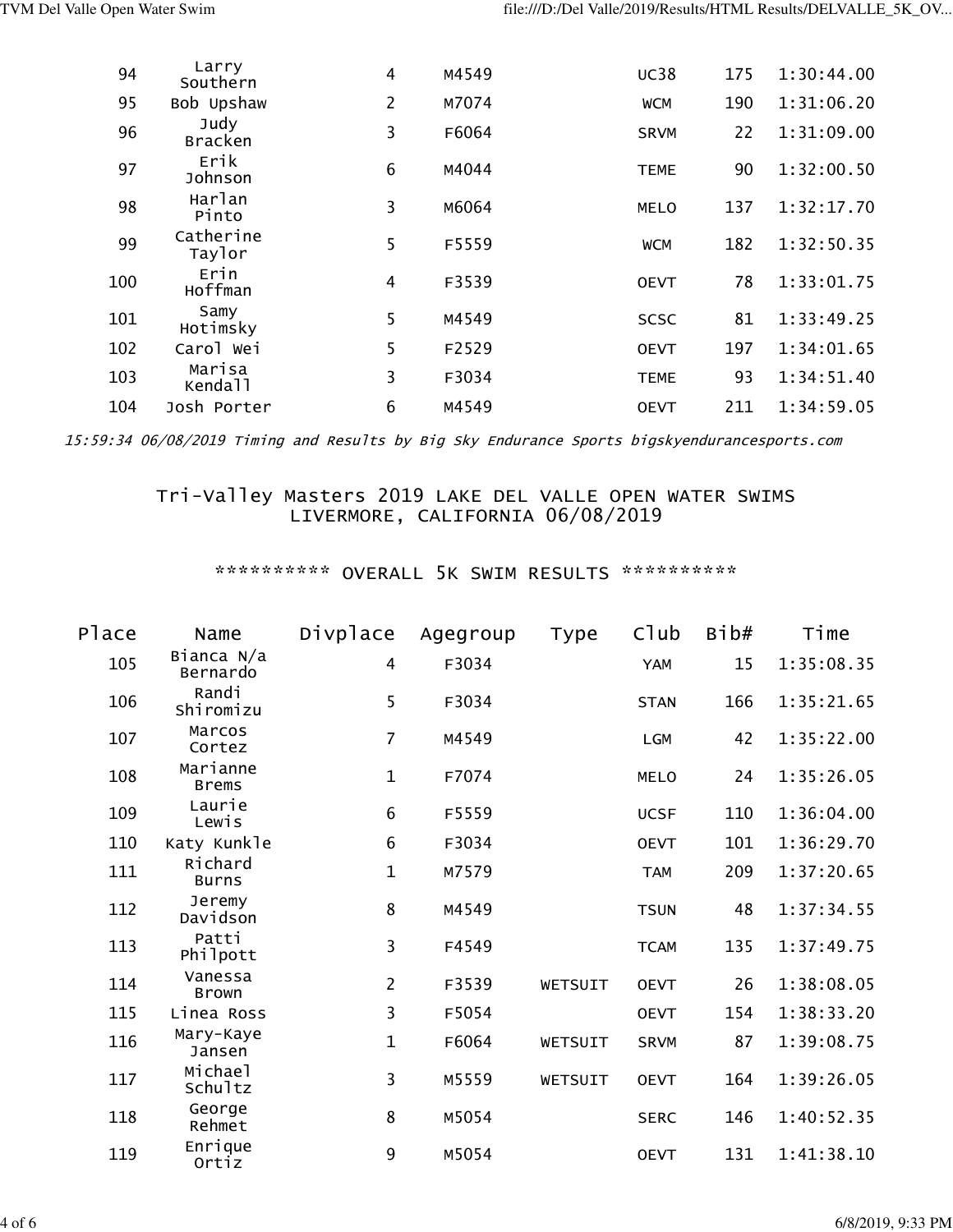| 120 | Jennifer<br>Phalen        | $\overline{7}$          | F5559 |         | <b>DAM</b>  | 134            | 1:41:43.25 |
|-----|---------------------------|-------------------------|-------|---------|-------------|----------------|------------|
| 121 | Peter<br>Tsugawa          | $\overline{\mathbf{4}}$ | M6064 |         | <b>MEMO</b> | 188            | 1:42:10.50 |
| 122 | Nancy<br>Bennett          | 4                       | F4549 |         | <b>OEVT</b> | 14             | 1:42:50.45 |
| 123 | Karen Watt                | $\overline{2}$          | F6064 | WETSUIT | <b>UC38</b> | 196            | 1:43:37.25 |
| 124 | Cameron<br>Sullivan       | 4                       | F5054 |         | <b>TVM</b>  | 179            | 1:43:43.75 |
| 125 | Robin Mills               | 8                       | F5559 |         | <b>MAM</b>  | 122            | 1:44:06.55 |
| 126 | Don<br>Thornburg          | 6                       | M5559 |         | <b>UC38</b> | 185            | 1:44:23.50 |
| 127 | Benyam<br>Alemayehu       | 5                       | M3539 |         | <b>UC38</b> | $\overline{2}$ | 1:44:28.15 |
| 128 | Greg<br><b>Jacobus</b>    | $\overline{2}$          | M6569 |         | <b>TCAM</b> | 86             | 1:44:37.45 |
| 129 | Julie Watt                | 3                       | F3539 | WETSUIT | <b>UC38</b> | 195            | 1:45:17.60 |
| 130 | Laura Krebs               | 5                       | F4549 |         | <b>BC</b>   | 99             | 1:45:27.50 |
| 131 | Don Tatzin                | 3                       | M6569 |         | <b>OAK</b>  | 181            | 1:46:26.55 |
| 132 | Richard J                 | $\overline{7}$          | M5559 |         | <b>SRVM</b> | 85             | 1:46:34.30 |
| 133 | Katherine<br>Groffman     | 5                       | F3539 |         | <b>UCSF</b> | 65             | 1:47:23.65 |
| 134 | Ralph Brott               | $\mathbf{1}$            | M8084 |         | <b>UCSF</b> | 25             | 1:49:06.55 |
| 135 | Alex De<br>Jong           | 6                       | M3539 |         | <b>YPAC</b> | 50             | 1:49:31.55 |
| 136 | John<br>Partridge         | $\mathbf{1}$            | M4549 | WETSUIT | <b>SRVM</b> | 214            | 1:52:21.50 |
| 137 | Jason<br>Prodoehl         | 9                       | M4549 |         | <b>TSUN</b> | 139            | 1:53:26.70 |
| 138 | Linda<br>Burns-<br>siffle | 9                       | F5559 |         | <b>PSP</b>  | 27             | 1:54:01.80 |
| 139 | <b>Bruce</b><br>Barton    | 8                       | M5559 |         | <b>BC</b>   | 11             | 1:54:43.35 |
| 140 | Lesley<br>Telford         | $\overline{7}$          | F3034 |         | <b>MELO</b> | 183            | 1:57:52.30 |
| 141 | Ruby<br>Guevarra          | $\mathbf{1}$            | F4044 | WETSUIT | <b>LVTC</b> | 68             | 1:59:48.35 |
| 142 | Teresa<br>Focha           | 10                      | F5559 |         | <b>MAAC</b> | 57             | 1:59:50.05 |
| 143 | Gail Gordon               | 4                       | F6064 |         | <b>TEME</b> | 62             | 2:05:00.05 |
| 144 | Sarah<br>Hawkins          | 4                       | F3539 | WETSUIT | <b>OEVT</b> | 71             | 2:07:09.85 |
| 145 | Ron<br>Scrivani           | 3                       | M7074 |         | <b>UC38</b> | 165            | 2:09:40.45 |
| 146 | Yu Bai                    | $\overline{7}$          | M4044 |         | <b>OEVT</b> | 8              | 2:10:02.00 |
| 147 | Frank<br>Tuteur           | 5                       | M6064 |         | <b>SRM</b>  | 189            | 2:11:57.65 |
| 148 | Leah<br>Carroll           | 11                      | F5559 |         | <b>ALB</b>  | 30             | 2:12:00.30 |
| 149 | Carridad<br>Taber         | $\overline{2}$          | F4044 | WETSUIT | <b>OEVT</b> | 180            | 2:12:08.55 |
| 150 | K. Melelan<br>Bornheimer  | 6                       | F3539 |         | <b>BC</b>   | 218            | 2:14:22.55 |
| 151 | Colette<br>Scales         | 5                       | F5054 |         | <b>BHAM</b> | 160            | 2:17:25.15 |
| 152 | Taylor<br>Pryor           | $\overline{2}$          | F2529 | WETSUIT | <b>OEVT</b> | 142            | 2:21:34.70 |